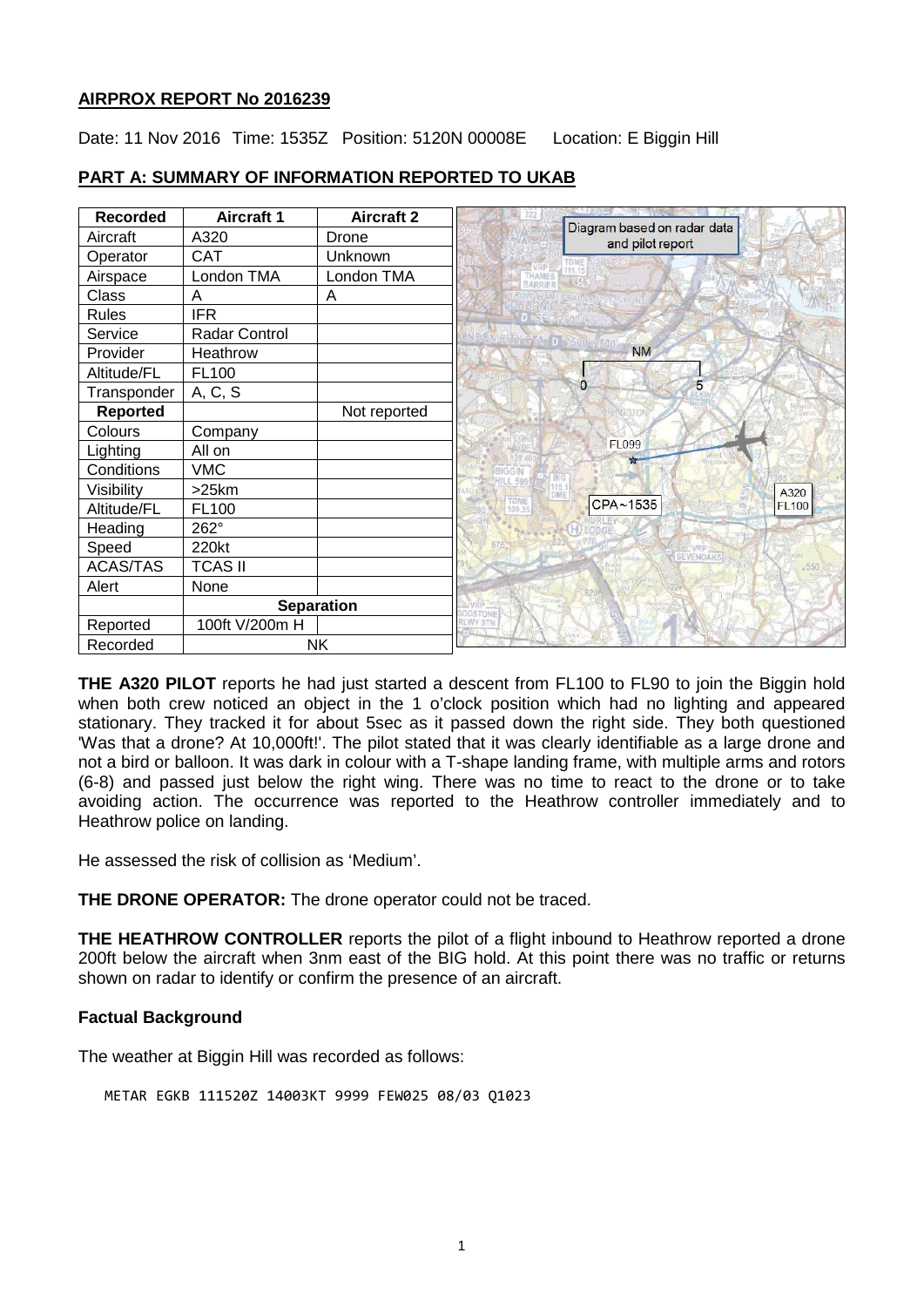### **Analysis and Investigation**

# **UKAB Secretariat**

There are no specific ANO regulations limiting the maximum height for the operation of drones that weigh 7kg or less other than if flown using FPV (with a maximum weight of 3.5kg) when 1000ft is the maximum height. Drones weighing between 7kg and 20kg are limited to 400ft unless in accordance with airspace requirements. Notwithstanding, there remains a requirement to maintain direct, unaided visual contact with the aircraft sufficient to monitor its flight path in relation to other aircraft, persons, vehicles, vessels and structures for the purpose of avoiding collisions. CAP 722 gives guidance that, within the UK, visual line of sight (VLOS) operations are normally accepted to mean a maximum distance of 500m [1640ft] horizontally and 400ft [122m] vertically from the Remote Pilot.

Nor are there any specific ANO regulations limiting the operation of drones in controlled airspace if they weigh 7kg or less other than if flown using FPV (with a maximum weight of 3.5kg) when they must not be flown in Class A, C, D or E, or in an ATZ during notified hours, without ATC permission. Drones weighing between 7kg and 20kg must not be flown in Class A, C, D or E, or in an ATZ during notified hours, without ATC permission. CAP722 gives guidance that operators of drones of any weight must avoid and give way to manned aircraft at all times in controlled Airspace or ATZ. CAP722 gives further guidance that, in practical terms, drones of any mass could present a particular hazard when operating near an aerodrome or other landing site due to the presence of manned aircraft taking off and landing. Therefore, it strongly recommends that contact with the relevant ATS unit is made prior to conducting such a flight.

Notwithstanding the above, all drone operators are also required to observe ANO 2016 Article 94(2) which requires that the person in charge of a small unmanned aircraft may only fly the aircraft if reasonably satisfied that the flight can safely be made, and the ANO 2016 Article 241 requirement not to recklessly or negligently cause or permit an aircraft to endanger any person or property. Allowing that the term 'endanger' might be open to interpretation, drones of any size that are operated in close proximity to airfield approach, pattern of traffic or departure lanes, or above 1000ft agl (i.e. beyond VLOS (visual line of sight) and FPV (first-person-view) heights), can be considered to have endangered any aircraft that come into proximity. In such circumstances, or if other specific regulations have not been complied with as appropriate above, the drone operator will be judged to have caused the Airprox by having flown their drone into conflict with the aircraft.

A CAA web site<sup>[1](#page-1-0)</sup> and Drone Safe App provides information and guidance associated with the operation of Unmanned Aircraft Systems (UASs) and Unmanned Aerial Vehicles (UAVs) and CAP722 (UAS Operations in UK Airspace) provides comprehensive guidance.

### **Summary**

An Airprox was reported when an A320 and a drone flew into proximity at about 1535 on Friday 11<sup>th</sup> November 2016. The A320 pilot was operating under IFR in VMC in receipt of a Radar Control Service from Heathrow Director. The drone operator could not be traced.

### **PART B: SUMMARY OF THE BOARD'S DISCUSSIONS**

Information available consisted of a report from the A320 pilot, radar photographs/video recordings and a report from the air traffic controller involved.

Members noted that the drone was operating at 10,000ft and therefore beyond practical VLOS conditions. Also, in flying as it was within Class A airspace without the permission of ATC, the Board considered that the drone operator had endangered the A320 and its occupants. Therefore, in

 $\overline{\phantom{a}}$ 

<span id="page-1-0"></span><sup>1</sup> dronesafe.uk